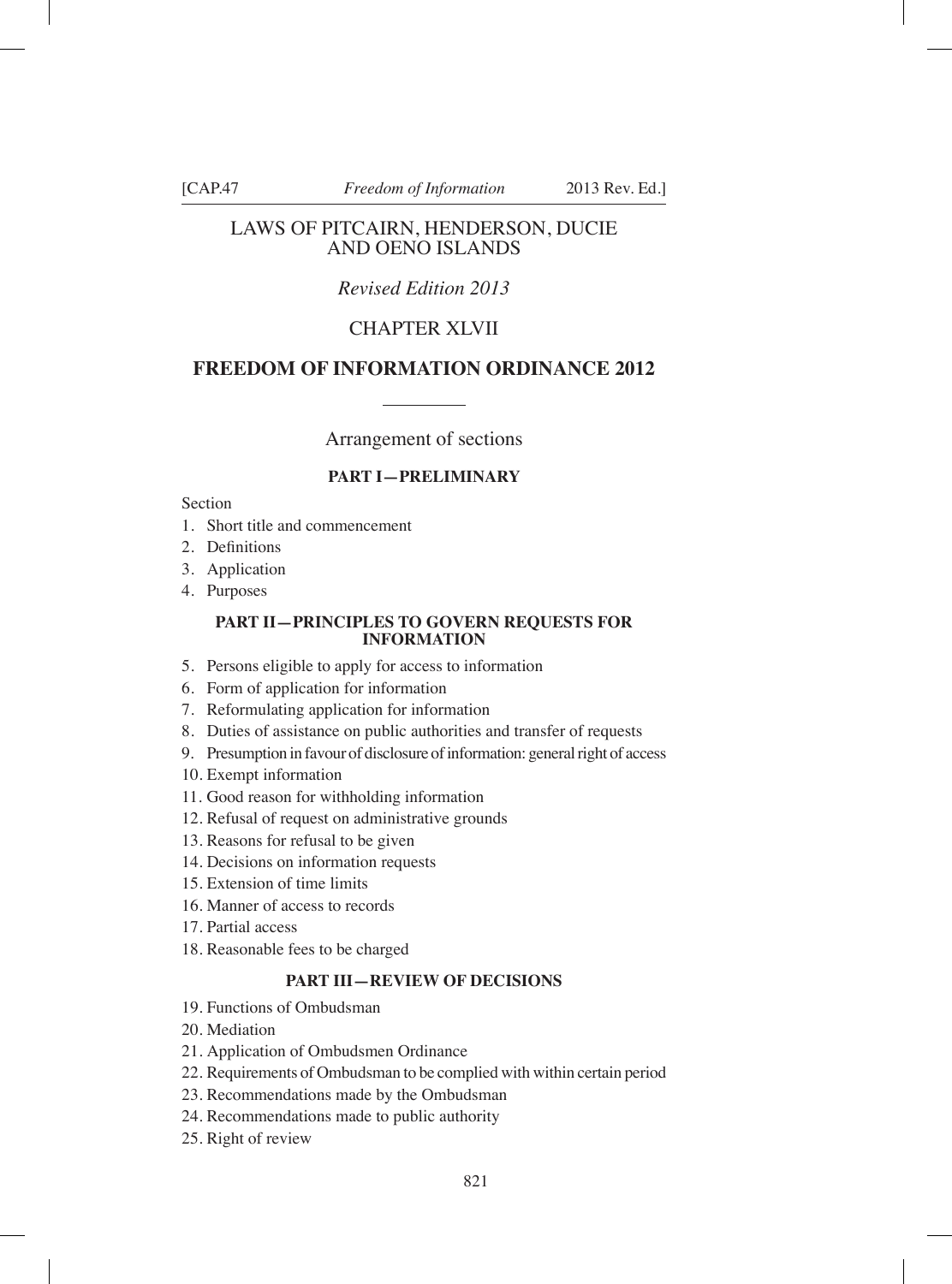#### **PART IV—MISCELLANEOUS**

- 26. Protections against certain actions
- 27. Offences
- 28. Power to make regulations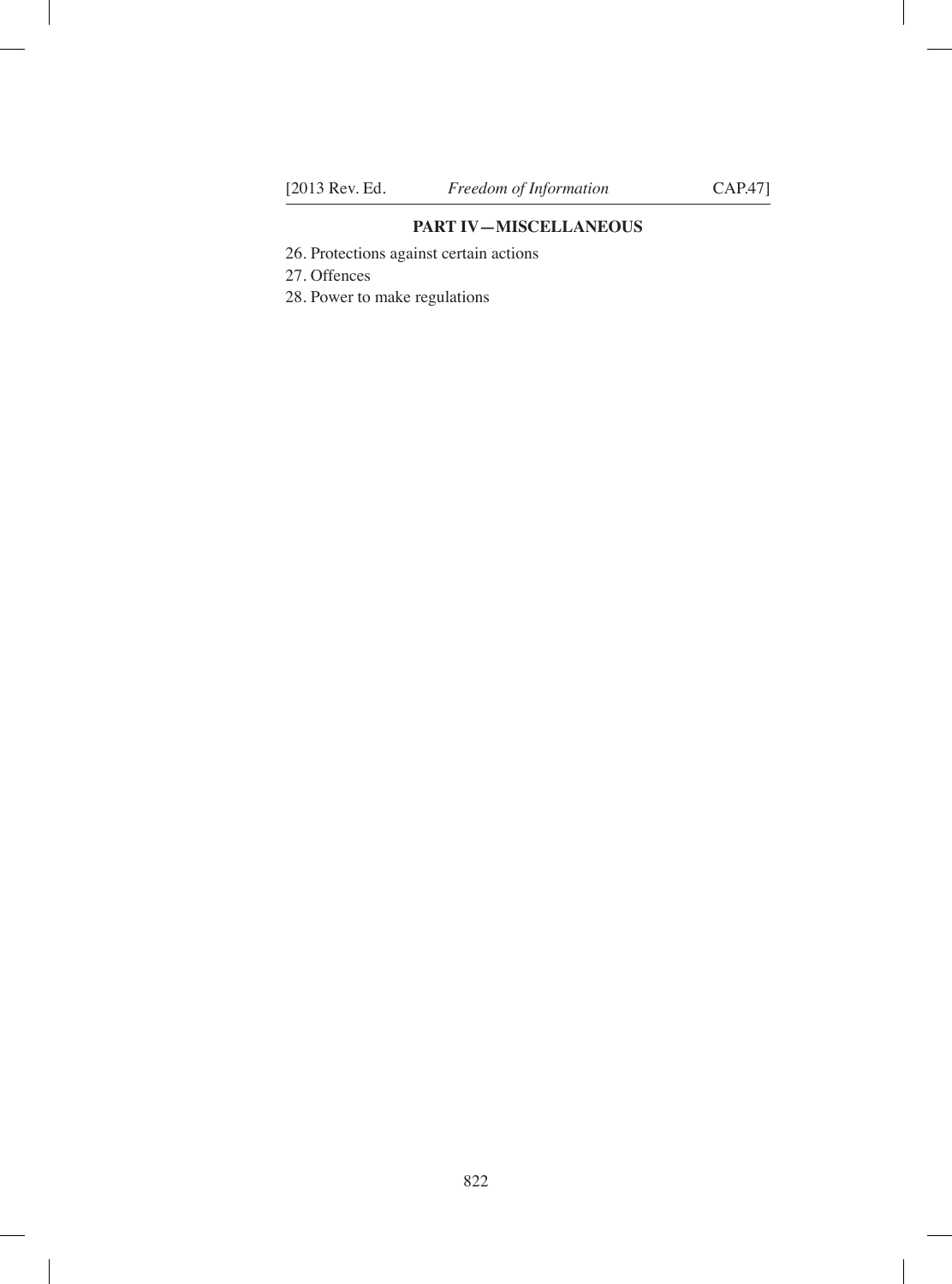### **FREEDOM OF INFORMATION ORDINANCE 2012**

An Ordinance to give to members of the public rights of access  $\frac{\text{Ordinances:}}{\text{No.3 of 2012}}$ to information held by public authorities

[03 August 2012]

# **PART I—PRELIMINARY**

**1.** --(1) This Ordinance may be cited as the Freedom of Short title and Information Ordinance 2012.

(2) This Ordinance shall come into operation on the day after it is published.

**2.** In this Ordinance—

"information"

- (a) means any information held by a public authority; and
- (b) includes any information held outside Pitcairn by any branch or post of any public authority; and
- (c) does not include evidence given or submissions made to—
	- (i) a Royal Commission; or
	- (ii) a commission of inquiry or board of inquiry or court of inquiry or committee of inquiry appointed, pursuant to or by any provision of any Ordinance, to inquire into a specified matter; and
- (d) does not include information contained in any correspondence or communication which has taken place between the office of the Ombudsman and any public authority and which relates to an investigation conducted by an Ombudsman under this Act or under the Ombudsmen Ordinance, other cap.46 than information that came into existence before the commencement of that investigation;

"Ombudsman" means the Ombudsman holding office under the Ombudsmen Ordinance.

"personal information" means any information held about an identifiable person.

"public authority" means—

- (a) the Governor of Pitcairn;
- (b) the Government of Pitcairn and its divisions;
- (c) a body or authority created by an Ordinance, whether incorporated or not, including the Island Council.

Definitions

cap.46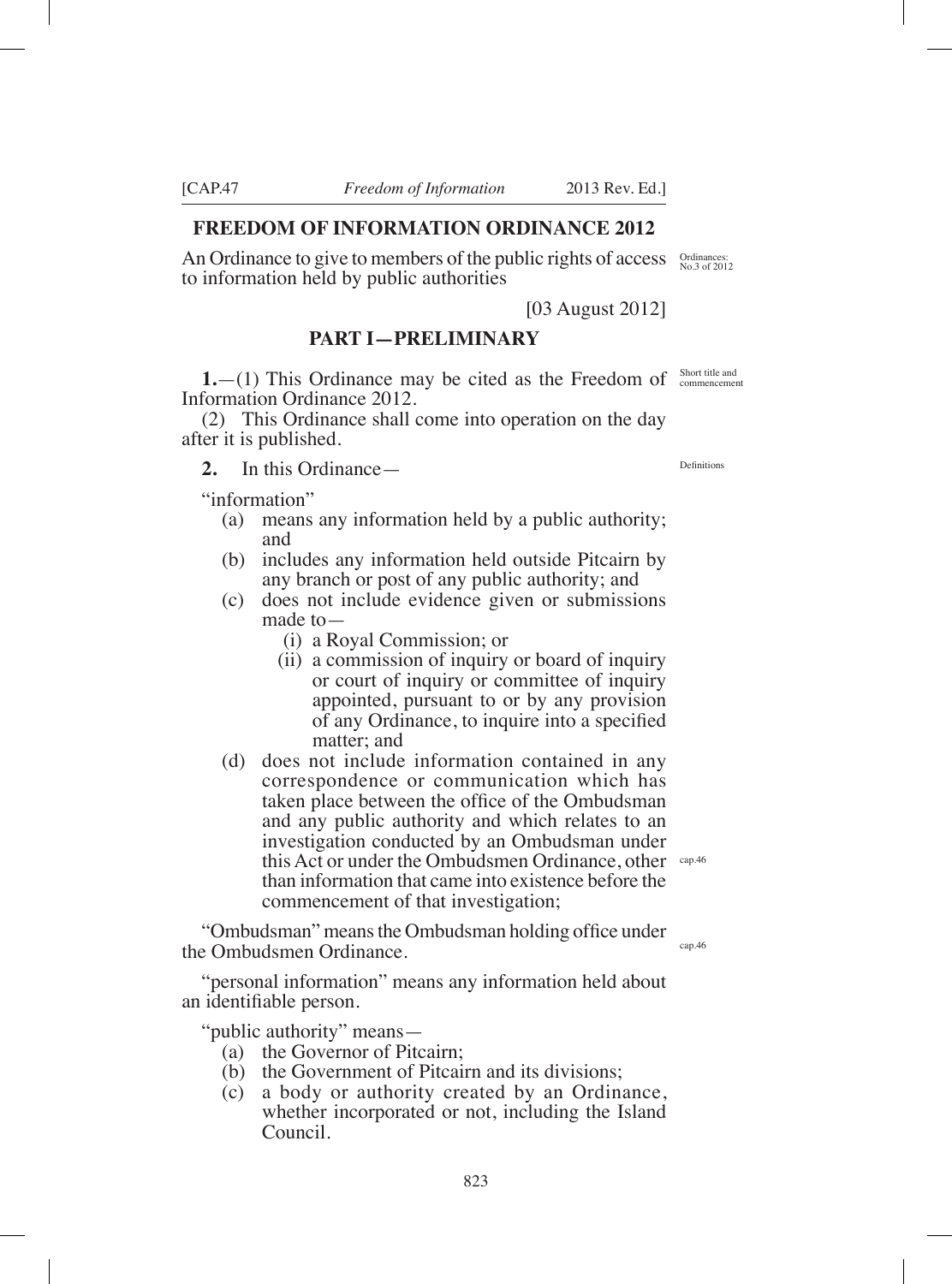Application

**3.**—(1) This Ordinance applies to public authorities.

(2) This Ordinance does not apply to—

- (a) the judicial functions of:
	- (i) a court including the Lands Court;
	- $(ii)$  the holder of a judicial office or other office connected with a court;
- (b) the security or intelligence services in relation to their strategic or operational intelligence-gathering activities;
- $(c)$  the Office of the Ombudsman:
- (d) the Office of the Attorney-General.

Purposes

- **4.** The purposes of this Ordinance are—
	- (a) to improve access to information, in order to strengthen governmental accountability and encourage public participation in decision-making in Pitcairn;
	- (b) to protect information consistently with public interest and personal privacy.

#### **PART II—PRINCIPLES TO GOVERN REQUESTS FOR INFORMATION**

Persons eligible to apply for access to information

Form of application for information

Reformulating application for information

Duties of assistance on public authorities and transfer of requests

**5.** Any person may request that a public authority make available to him or her any specified information.

**6.**—(1) A person who wishes to obtain access to information shall make an application to the public authority that holds that information.

(2) An application under subsection  $(1)$  –

- (a) may be made in writing or transmitted by email;
- (b) shall provide such information concerning the information as is sufficient to enable the public authority to identify it.

**7.** Where the information provided by the applicant in relation to the information is not sufficient to enable the public authority to identify it, the authority shall afford the applicant a reasonable opportunity to consult the authority with a view to reformulating the application so that the information can be identifed.

**8.** It is the duty of every public authority to give reasonable assistance to a person to make a request or to direct his or her request to the appropriate person or public authority.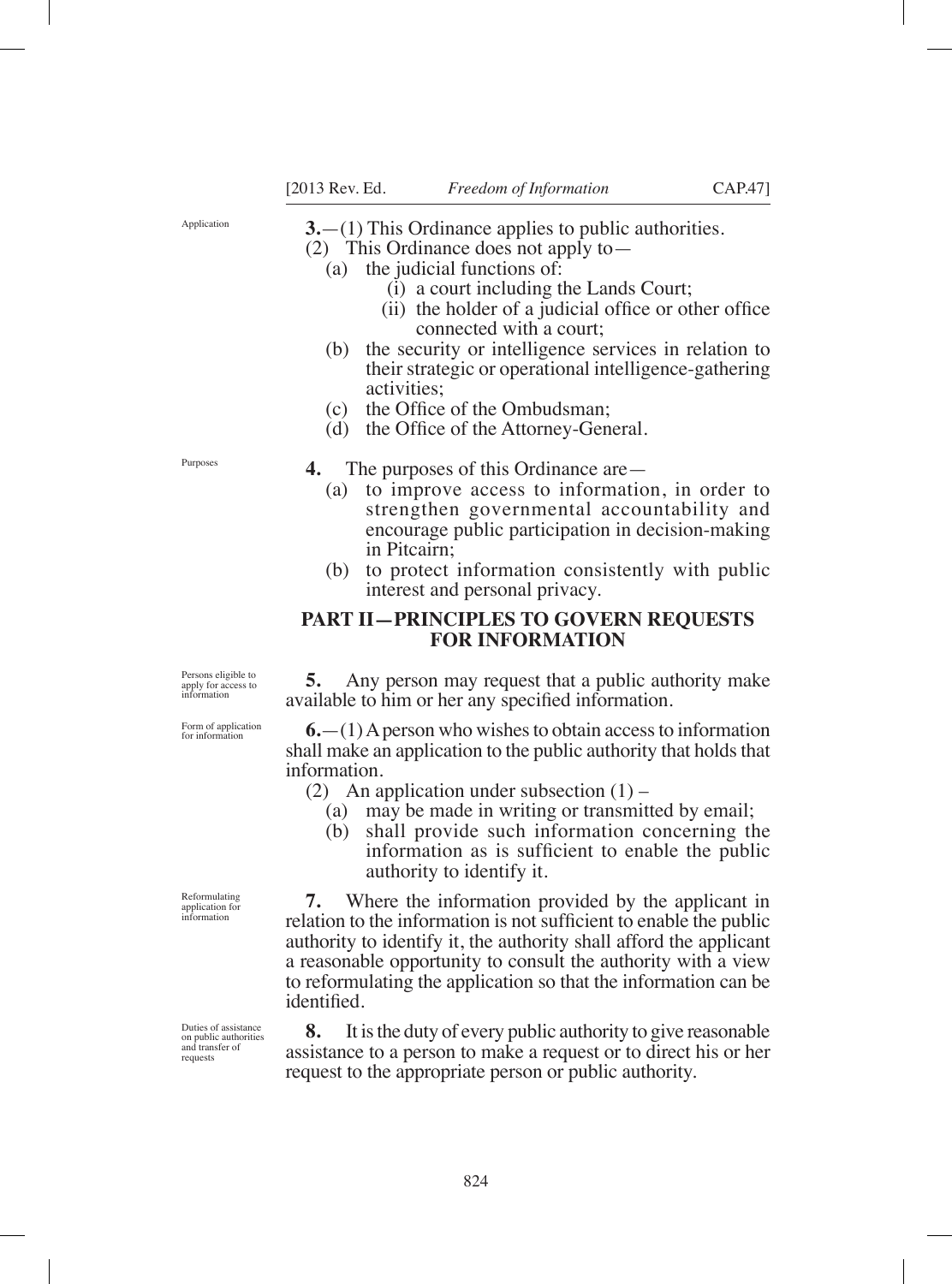**9.** Subject to the provisions of this Ordinance, every person shall have a right to obtain access to information unless:

- (a) it is exempt information under section 10; or
- (b) there is a good reason for withholding it in terms of section 11; or
- (c) one or more of the reasons in section 12 apply.

**10.** - (1) Information is exempt information if either of <sup>Exempt information</sup> subsections (2) or (3) apply.

(2) Information is exempt information if the making available of that information would be likely––

- (a) to prejudice the security or defence of Pitcairn or the international relations of the Government of Pitcairn or the Government of the United Kingdom; or
- (b) to prejudice the entrusting of information to the Government of Pitcairn or the Government of the United Kingdom on a basis of confidence by  $-$ 
	- (i) the Government of any other country or any agency of such a Government; or
	- (ii) any international organisation; or
- (c) to prejudice the prevention, investigation, and detection of offences, and the right to a fair trial; or
- (d) to endanger the safety of any person.

(3) Information is exempt information if it is information that, were it requested under the Freedom of Information Act 2000 (UK) (c. 36), would be exempt information by reason of Part II of that Act.

**11.**—(1) Where this section applies, good reason for withholding information exists unless, in the circumstances of the particular case, the withholding of that information is outweighed by other considerations that render it desirable, in the public interest, to make that information available.

(2) This section applies if, and only if, the withholding of the information is necessary to—

- (a) protect the privacy of natural persons, including that of deceased natural persons; or
- (b) protect information where the making available of the information—
	- (i) would disclose a trade secret; or
	- (ii) would be likely to prejudice unreasonably the commercial position of the person who supplied or who is the subject of the information; or
- (c) protect information that is subject to an obligation of confidence or that any person has been or could be compelled to provide under the authority of

Presumption in favour of disclosure of information: general right of access

Good reason for withholding information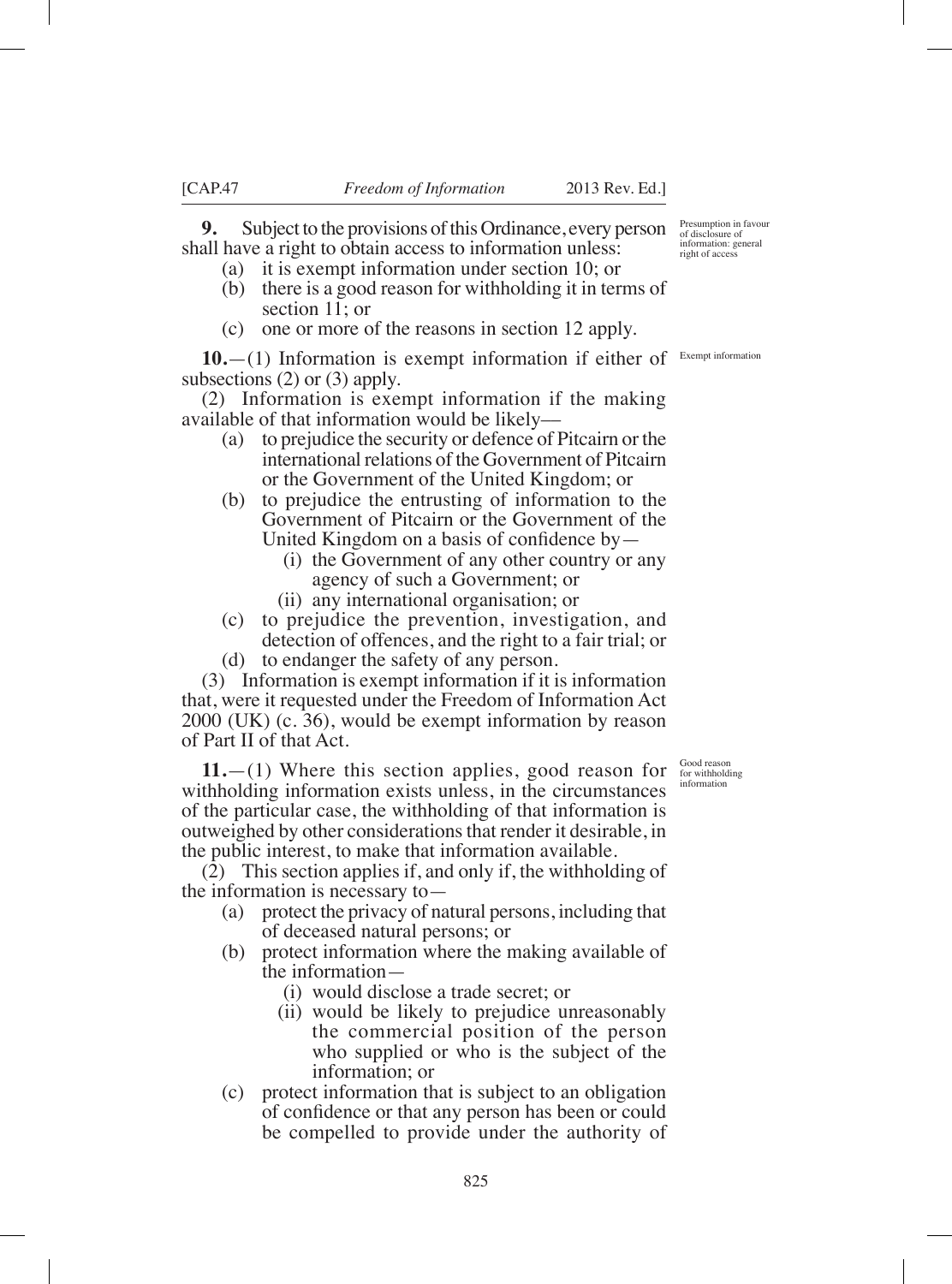any enactment, where the making available of the information—

- (i) would be likely to prejudice the supply of similar information, or information from the same source, and it is in the public interest that such information should continue to be supplied; or
- (ii) would be likely otherwise to damage the public interest; or
- (d) avoid prejudice to measures protecting the health or safety of members of the public; or
- (e) avoid prejudice to measures that prevent or mitigate material loss to members of the public; or
- (f) maintain the constitutional conventions for the time being that protect—
	- $(i)$  the confidentiality of communications by or with the Sovereign or his or her representative:
	- (ii) collective and individual ministerial responsibility;
	- $(iii)$  the political neutrality of officials;
	- $(iv)$  the confidentiality of advice tendered to the Governor, and the Governor's officials and employees; or
- (g) maintain the effective conduct of Pitcairn affairs through—
	- (i) the free and frank expression of opinions by or between or to the Governor, the Governor's officials and employees in the course of their duties; or
	- $(ii)$  the protection of such officers and employees from improper pressure or harassment; or
- (h) maintain legal professional privilege; or
- (i) enable any public authority holding the information to carry out, without prejudice or disadvantage, commercial activities; or
- (j) enable any public authority holding the information to carry on, without prejudice or disadvantage, negotiations (including commercial and industrial negotiations); or
- (k) prevent the disclosure or use of information for improper gain or improper advantage.

**12.**—(1) A public authority may refuse to grant a request if—

(a) the information requested does not exist or cannot be found after all reasonable steps have been taken to fnd it

Refusal of request on administrative grounds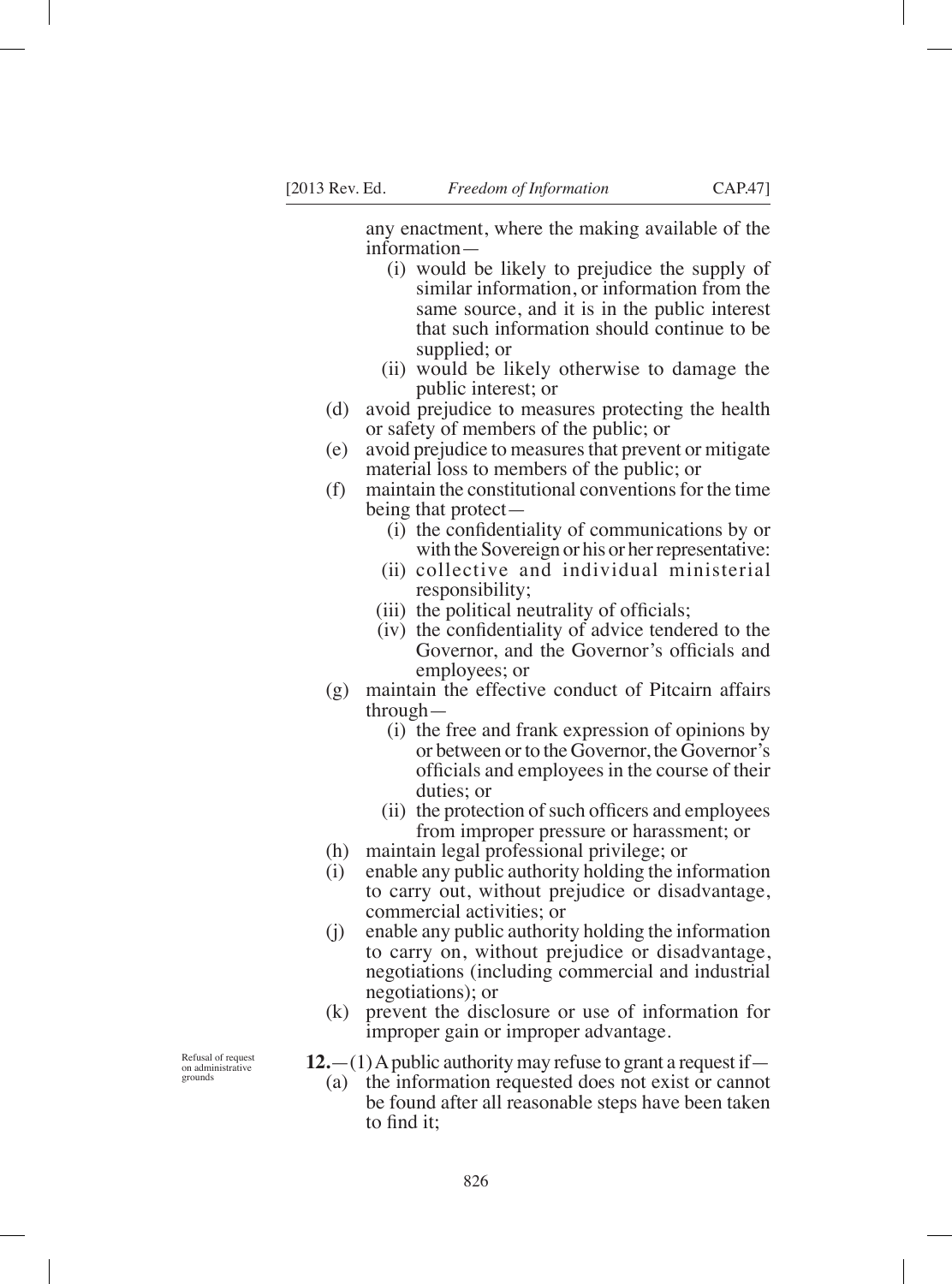- $(b)$  the request does not contain sufficient information to enable the authority to identify the record by taking reasonable steps;
- (c) granting the request would, by reason of the number or nature of the records requested, require the retrieval and examination of such number of records or an examination of records of such kind as to cause a substantial and unreasonable interference with or disruption of the other work of the public authority;
- (d) publication of the information is required by law and is intended to be effected not later than three months after the receipt of the request by the authority;
- (e) the request is frivolous or vexatious;
- (f) the information is in the public domain, is reasonably accessible to the public or is reasonably available to the public on request under any other statutory provision, whether free of charge or on payment; or

(g) the fee payable under section 18 has not been paid. (2) A public authority shall not refuse to grant a request under subsection  $(1)(b)$  or  $(c)$ , unless the authority has assisted, or offered to assist, the requester to amend the request in a manner such that it no longer falls under those provisions.

**13.** Where a request is refused, the public authority shall give to the applicant—

- (a) the reason for its refusal; and
- (b) if the applicant so requests, the grounds in support of that reason, unless the giving of those grounds would itself prejudice the interests protected by section 10 or section 11 and there is no countervailing public interest; and
- (c) information concerning the applicant's right, by way of complaint under section 23 to an Ombudsman, to seek an investigation and review of the refusal.

**14.**  $-(1)$  A public authority shall respond to an application  $\frac{\text{Decision on}}{\text{information requests}}$ as soon as practicable but not later than:

- (a) thirty calendar days after the date of receipt of the application; or
- (b) in the case of an application transferred to it by another authority pursuant to section 8, thirty calendar days after the date of the receipt by that authority;

(2) The public authority to whom a request is made in accordance with section 6 or is transferred shall—

(a) decide whether the request is to be granted and, if it is to be granted, in what manner and for what

Reasons for refusal to be given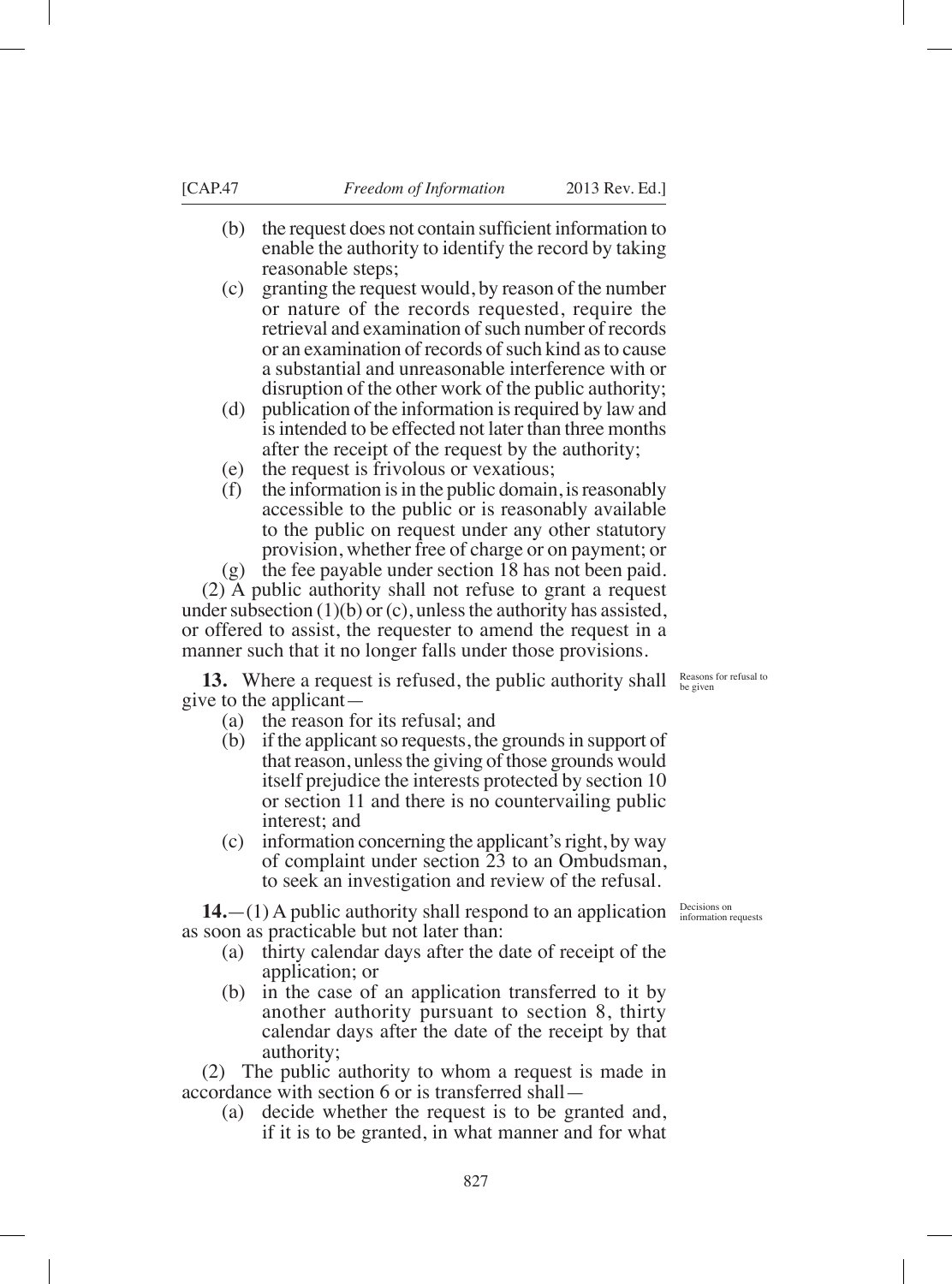charge, subject to section 18; and

(b) give, post, or send by electronic means notice of the decision to the person who made the request.

**15.** The public authority may extend the period of thirty calendar days for a further period, not exceeding thirty calendar days, in any case where there is reasonable cause for such extension.

**16.**—(1) A public authority shall give access to a record under this Act by providing the requester with the information in the record in any of the following forms or manners that it considers appropriate—

- (a) a reasonable opportunity to inspect the record;
- (b) a copy of the record;
- (c) a transcript of the information;
- (d) an electronic machine-readable device or other electronic device that contains the information;
- (e) a reasonable opportunity to hear or view the record, where the record is of sound or visual images;
- (f) a decoded copy of the information, where the information is in shorthand or another code;
- (g) such other means as may be determined by the public authority.

(2) Where a public authority decides to grant a request and the request is for access to a record in a particular form or manner, access shall be given in that form or manner unless the authority is satisfied that  $-$ 

- (a) access in another form or manner specified in subsection  $(1)$  would be significantly more efficient; or
- (b) the giving of access in the form or manner requested would—
	- (i) be physically detrimental to the record,
	- (ii) involve an infringement of copyright (other than copyright owned by the Crown, the Government or the public authority concerned),
	- $(iii)$  conflict with a legal duty or obligation of the public authority concerned, or
	- (iv) affect the protection of an exempt record from disclosure.

(3) Where a public authority decides to grant a request but, for reasons set out in subsection (2), does not give access to the record requested in the form or manner specified in the request, the authority shall give access in such form or manner as the authority considers appropriate.

Extension of time limits

Manner of access to records

828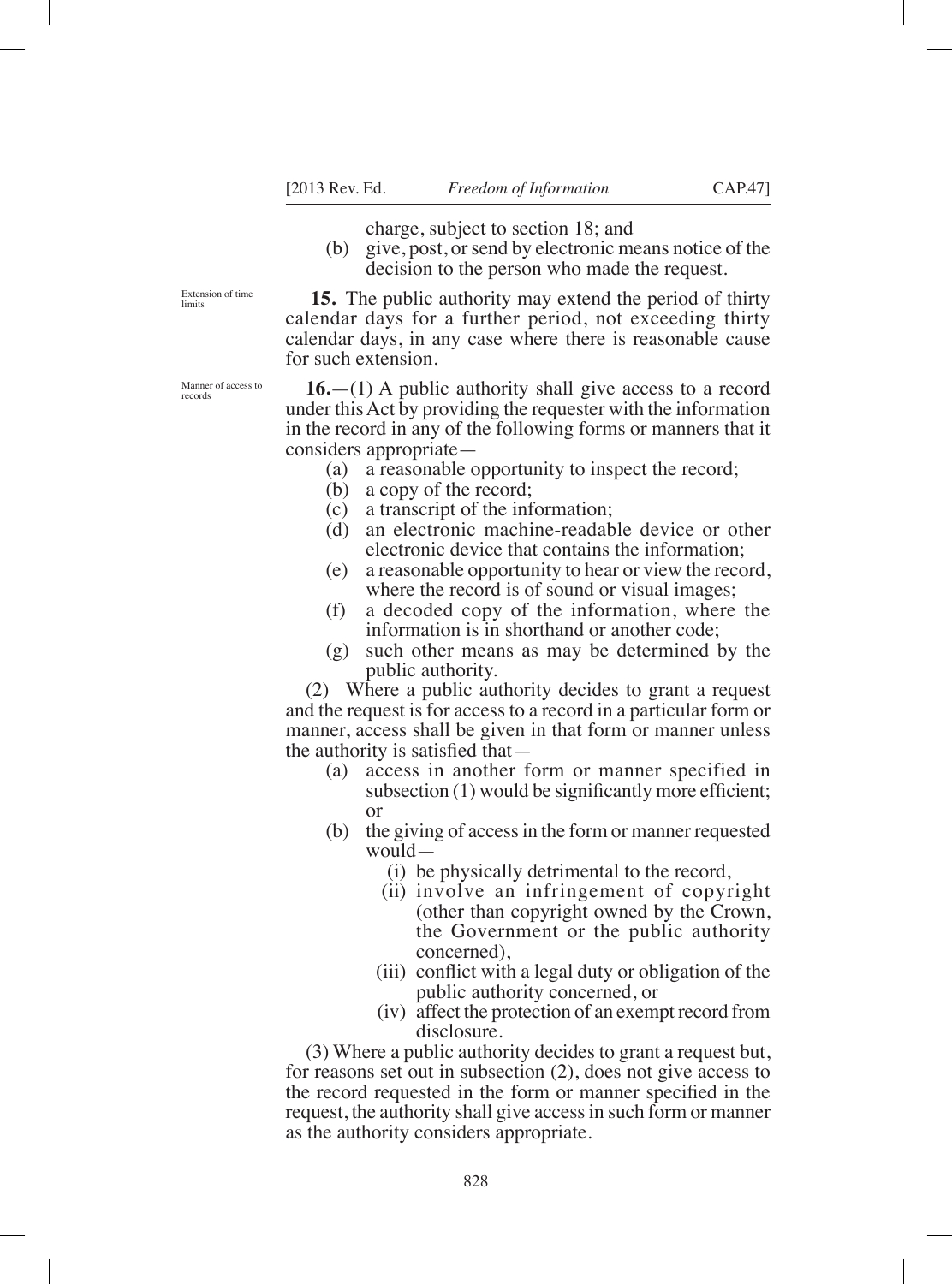**17.**—(1) Where an application is made to a public authority for access to information which contains matter to which this Ordinance does not apply by reason of section 3(2), the authority shall grant access to a copy of the information with the exempt matter deleted.

(2) A public authority that grants access to a copy of the information in accordance with this section shall inform the applicant—

- (a) that it is such a copy; and
- (b) of the legal provision by virtue of which such deleted matter is exempt matter.

**18.** The communication of information may be made Reasonable fees to be conditional upon the payment by the person making the request of a reasonable fee which shall not exceed the actual cost of searching for, reproducing, preparing and communicating the information.

## **PART III—REVIEW OF DECISIONS**

**19.**  $-$ (1) It shall be a function of the Ombudsman to  $\frac{Funchations of the}{Ombudsmann}$ investigate and review any decision in which a public authority—

- (a) refuses to make information available to any person in response to a request made by that person in accordance with section 6; or
- (b) decides, in accordance with this Ordinance, in what manner or, in accordance with section 18, for what charge a request made in accordance with section 6 is to be granted; or
- (c) imposes conditions on the use, communication, or publication of information made available pursuant to a request made in accordance with section 6.

(2) An investigation and review under subsection (1) may be made by an Ombudsman only on complaint being made to an Ombudsman in writing.

(3) If, in relation to any request made in accordance with section 6, any public authority fails to comply with section 14 within the time limit fixed by that section (or, where that time limit has been extended under this Ordinance, within that time limit as so extended), that failure shall be deemed, for the purposes of subsection (1), to be a refusal to make available the information to which the request relates.

(4) Undue delay in making information available in response to a request for that information, shall be deemed, for the purposes of subsection (1), to be a refusal to make that information available.

Partial access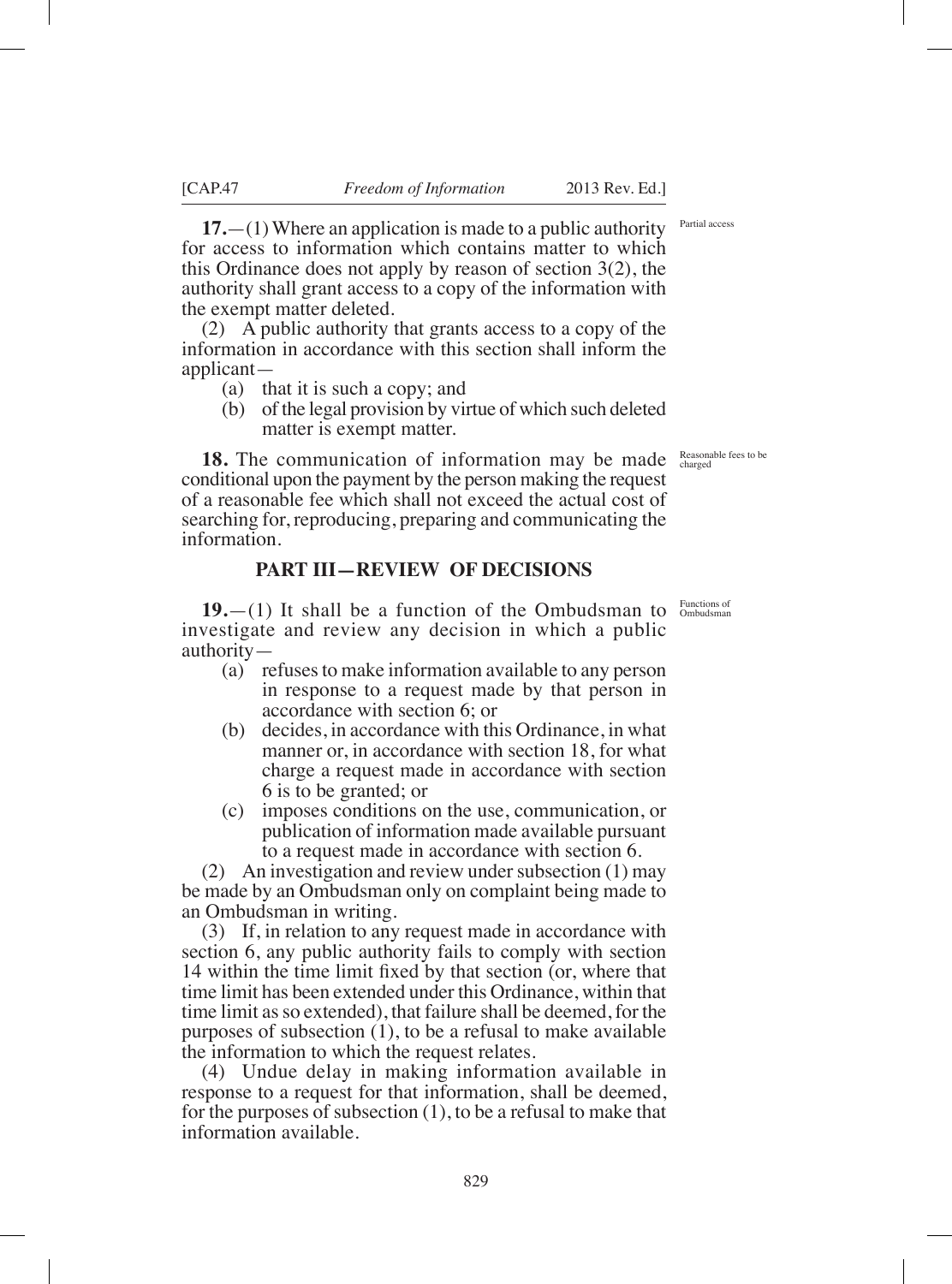Mediation

**20.**—(1) The Ombudsman may at any time attempt to have the matter that is the subject of an application for review resolved by negotiation, conciliation, mediation or otherwise.

(2) Participation in the mediation is voluntary and any party to it may withdraw at any time.

(3) The mediator appointed by the Ombudsman may decide to terminate the mediation at any time, in which case the mediator shall provide reasons for so deciding.

(4) Anything said or admitted during the mediation and any document prepared for the purposes of the mediation shall not be admissible in evidence against any person in any subsequent proceedings concerning a matter that is the subject of the mediation and no evidence in respect of the mediation may be given.

**21.** Except as otherwise provided by this Act, the provisions of the Ombudsmen Ordinance shall apply in respect of investigations and other proceedings carried out under this Part in respect of decisions under Part II as if they were investigations carried out under the Ombudsmen Ordinance.

**22.**—(1) Where, during the course of an investigation of any public authority under section 19, an Ombudsman, pursuant to any power conferred on that Ombudsman by the Ombudsmen Ordinance, requires that public authority to furnish or produce to that Ombudsman any information or document or paper or thing which relates to that investigation, that public authority shall, as soon as reasonably practicable, and in no case later than 20 working days after the day on which that requirement is received by that public authority, comply with that requirement.

(2) Where any requirement to which subsection (1) applies is made to any public authority, the chief executive (by whatever name) of that department or an officer or employee of that department authorised by that chief executive or that public authority may extend the time limit set out in subsection (1) in respect of that requirement if—

- (a) the requirement relates to, or necessitates a search through, a large quantity of information or a large number of documents or papers or things, and meeting the original time limit would unreasonably interfere with the operations of the department or the public authority; or
- (b) consultations necessary before the requirement can be complied with are such that the requirement cannot reasonably be complied with within the original time limit; or

Application of Ombudsmen Ordinance cap.46

Requirements of Ombudsman to be complied with within certain perion

cap.46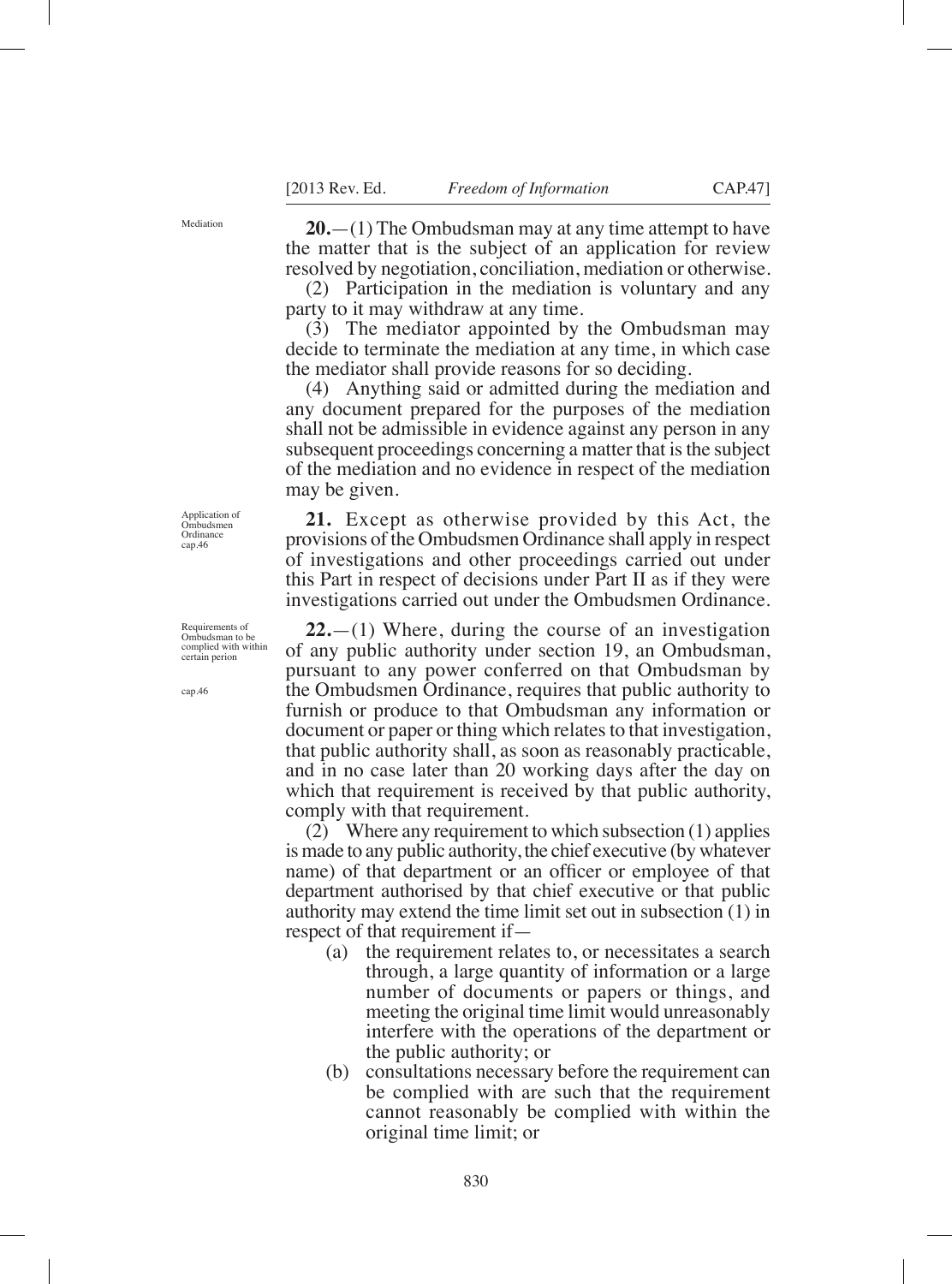(c) the complexity of the issues raised by the requirement are such that that requirement cannot reasonably be complied with within the original time limit.

(3) Any extension under subsection (2) shall be for a reasonable period of time having regard to the circumstances.

(4) The extension shall be effected by giving or posting notice of the extension to the Ombudsman within 20 working days after the day on which the requirement is received.

(5) The notice effecting the extension shall—

- (a) specify the period of the extension; and
- (b) give the reasons for the extension; and
- (c) contain such other information as is necessary.

(6) If any public authority fails to comply with any requirement to which subsection (1) applies within the time limit fixed by that subsection (or, where that time limit has been extended under subsection (2), within that time limit as so extended), the Ombudsman may report such failure to the Governor, and may thereafter make such report to the Island Council on the matter as the Ombudsman thinks fit.

(7) Notwithstanding anything in this section, an Ombudsman shall not, in any report made under subsection (6), make any comment that is adverse to any person unless the person has first been given an opportunity to be heard.

**23.** Where, after making an investigation of a complaint made under section 19, an Ombudsman is of the opinion—

- (a) that the request made in accordance with section 6 should not have been refused; or
- (b) that the decision complained of is unreasonable or wrong—

the Ombudsman shall—

- (c) report his opinion and his reasons to the appropriate public authority; and
- (d) make such recommendations as he or she thinks fit; and
- (e) give to the complainant—
	- (i) a copy of his or her recommendations (if any); and
	- (ii) such other information as he or she thinks proper.

**24.**—(1) Where a recommendation is made under section 23, the public authority in relation to which it is made shall be under a public duty to observe that recommendation as from the commencement of the 21st working day after the day on which that recommendation is made to it unless, before that day, the Governor by Order otherwise directs.

Recommendations made by the Ombudsman

Recommendations made to public authority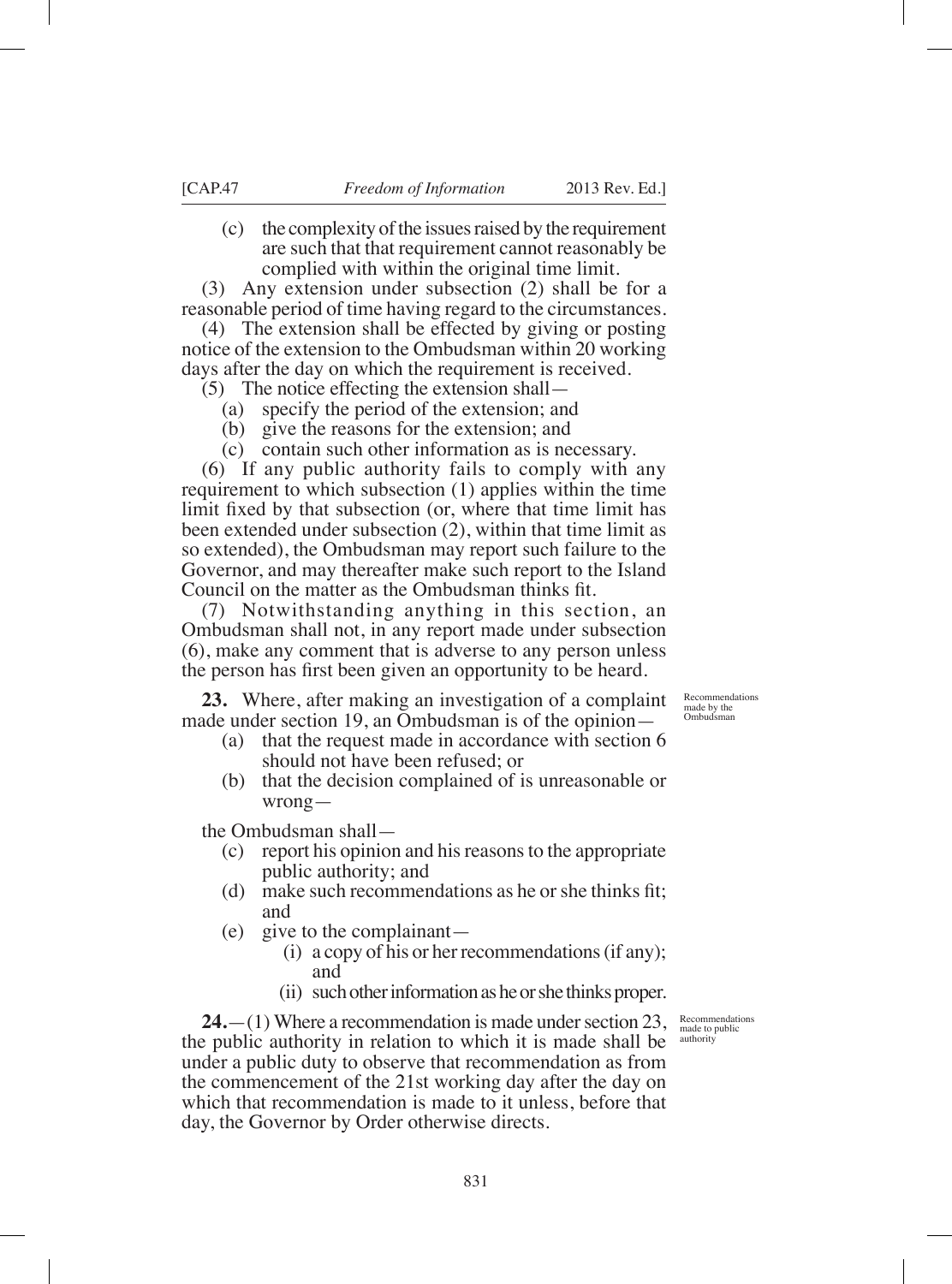(2) An Order under this section may be made for all or any of the reasons that were before the Ombudsman by whom the recommendation was made but for no other reasons.

(3) As soon as practicable after an Order is made under this section, a copy of that Order must be given to the Ombudsman who made the recommendation and to the person who requested the information.

Right of review

**25.**—(1) Where—

- (a) a recommendation is made under section 23 in respect of a request made under section 6; and
- (b) an Order is made under section 24 in respect of that recommendation;

the person who made that request may apply to the Supreme Court for a review of the making of that Order.

(2) An application under subsection (1) may be made on the ground that the Order was beyond the powers conferred by section 24 or was otherwise wrong in law.

(3) On an application under subsection (1), the Supreme Court may—

- (a) make an order confirming that the Order was validly made; or
- (b) make an order declaring that the making of the Order was beyond the powers conferred by section 24 or was otherwise wrong in law.

 $(4)$  Unless the Supreme Court is satisfied that an application brought under subsection (1) has not been reasonably or properly brought, it shall, in determining the application and irrespective of the result of the application, order that the costs of the applicant on a solicitor and client basis shall be paid by the Governor, and such costs shall be paid out of money appropriated by the Governor for the purpose.

# **PART IV—MISCELLANEOUS**

**26.**—(1) Nothing in this Ordinance shall be construed as authorising the disclosure of any information containing any defamatory matter or certain actions disclosure of which would be in breach of confidence or intellectual property rights.

(2) Where access to information referred to in subsection (1) is granted in the bona fide belief that the grant of such access is required by this Ordinance, no action for defamation or breach of confidence or breach of intellectual property rights shall lie against—

(a) the public authority or any person involved in the grant of such access, by reason of the grant of access or of any re-publication of that information; or

Protections against certain actions